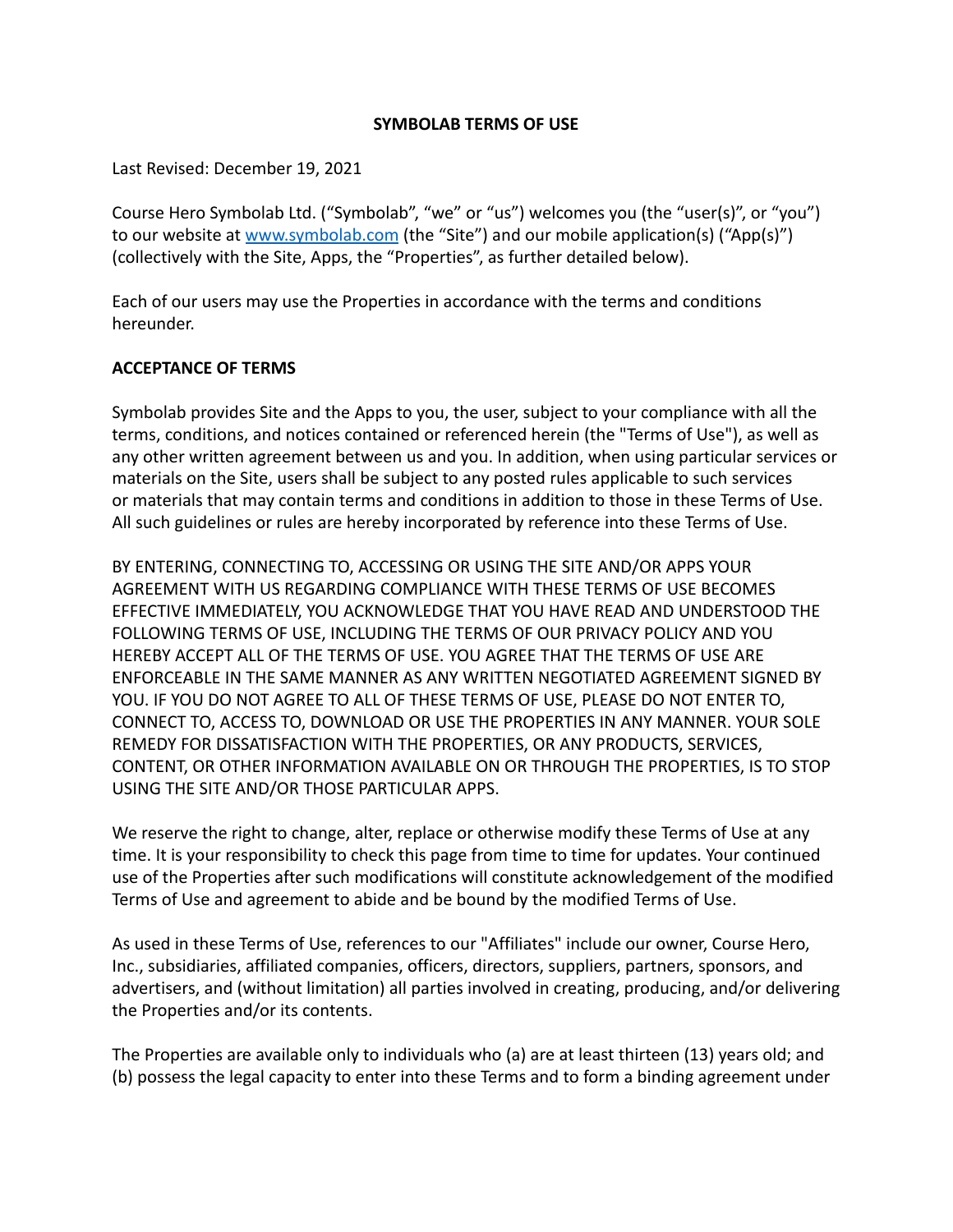any applicable law, or have received the required consent from their legal guardian to enter into these Terms. Therefore, you hereby represent that you possess the legal authority to enter into these Terms on your behalf and to form a binding agreement under any applicable law, to use the Services in accordance with these Terms, and to fully perform your obligations hereunder.

### **OUR SERVICES**

We provide various services on the Properties including, inter alia, an innovative platform running complex algorithms, helping you solve, learn and practice mathematics.

We may, from time to time, add or release new services, features and/or products on the Site (collectively "**Additional Services**"), or introduce you in to such Additional Services. Any Additional Services will be subject to these Terms of Use, as well as any additional terms of use that we may release for those specific Additional Services.

We reserve the sole right to either modify or discontinue the Site, including any of the Site's features, at any time with or without notice to you. We will not be liable to you or any third party should we exercise such right.

The Properties are provided on an "as-is" basis and we assume no responsibility for the timeliness, deletion, misdelivery or failure to store any user communications or personalization settings.

In order to use the service, you must obtain access to the Internet, either directly or through devices that access web-based content, and pay any service fees associated with such access. In addition, you must provide all equipment necessary to make such connection to the Internet, including a computer and modem or other access device.

In addition, the Site and App may provide you with comprehensive information regarding, inter alia, products, concept and so forth, including any other content related thereto and to the Properties, such as contact information, videos, text, files, logos, button icons, images, data compilations, links, other specialized content, technical data, documentation, know-how, specifications materials, designs, data, the "look and feel" of the Site/App, algorithms, source and object code, interface, GUI, interactive features related graphics, illustrations, drawings, the specific images, such as plots, typeset formulas, and tables, as well as the general page layouts, including the presentations, collections, and juxtapositions of data, and the choices involved in formulating and composing mathematical results, animations, and other features obtained from or through the Site and/or App (collectively with any similar content which may be made available on our Properties, the "**Content**").

*ALL RIGHTS IN AND TO THE CONTENT AVAILABLE ON THE SITE AND APPS, ARE RESERVED TO SYMBOLAB OR ITS LICENSORS. TO THE EXTENT LEGALLY PERMISSIBLE, THE SITE, APP, AND CONTENT AVAILABLE THEREIN ARE PROVIDED ON AN "AS IS" BASIS. SYMBOLAB WILL NOT BE LIABLE FOR ANY DAMAGES OR LOSS INCURRED TO YOU OR ANY OTHER PERSON AS A RESULT*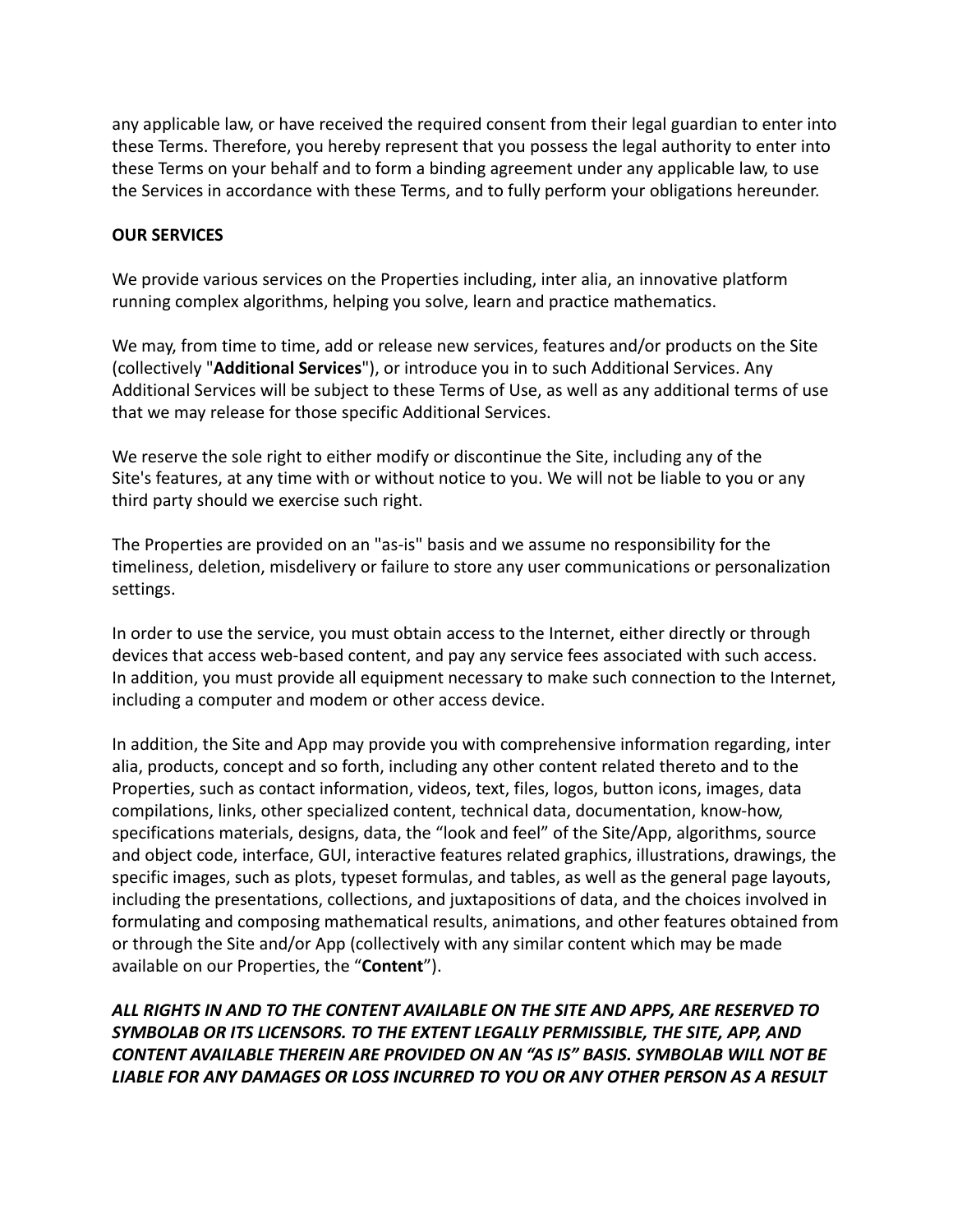# *OF OR IN CONNECTION WITH YOUR USE OF THE PROPERTIES AND/OR THE CONTENT AVAILABLE THEREIN. YOUR USE OF THE SITE, APPS AND CONTENT AVAILABLE THEREIN IS ENTIRELY AT YOUR OWN RISK. WE RESERVE OUR RIGHT TO REFUSE PROVISION OF OUR SERVICES, TO ANYONE, FOR ANY REASON OR FOR NO REASON ALL SUBJECT TO APPLICABLE LAW.*

### **YOUR REGISTRATION OBLIGATIONS AND DATA PRIVACY**

In order to access some of the services on the Properties, you will be required to create an account (the "**Account**") and password that can be obtained by completing our online registration form, which requests certain information and data ("**Registration Data**"), and maintaining and updating your Registration Data as required or by using a personal social network account namely, Facebook or Microsoft ("**Social Network Accounts**"), as further detailed in our Privacy Policy. You may not have more than one (1) active Account. By registering, you agree that all information provided in the Registration Data is true and accurate and that you will maintain and update this information as required in order to keep it current, complete and accurate.

Your Account is password protected. In order to protect the security of your Personal Information available on your Account to the greatest extent possible, you must safeguard and not disclose your Account log-in details and you must supervise the use of such Account.

We cannot and will not be liable for any loss or damage arising from any failure of yours to comply with these Terms, i.e., if someone else accesses your Account through the registration information he/she has obtained from you or through a violation by you of these Terms, or for any unauthorized use of your password or Account or any other breach of security.

If you wish to either change your username or password to log-in, or cancel and delete your Account, you may use the setting menu.

If we in good faith believe you have created an Account impersonating another person you may be exposed to civil and/or criminal liability.

## DELETING YOUR ACCOUNT WILL CAUSE THE LOSS OF CERTAIN INFORMATION YOU PROVIDED US AND/OR THE CAPACITY OF YOUR ACCOUNT. WE DO NOT ACCEPT ANY LIABILITY FOR SUCH LOSS.

If you provide any information that is untrue, inaccurate, not current or incomplete, or if we will have reasonable grounds to suspect that such information is untrue, inaccurate, not current or incomplete, we have the right to suspend or terminate your account and refuse you any and all current or future use of the service (or any portion thereof).

The information we obtain through your use of the Properties, including your Registration Data, is subject to our Privacy Policy, which is specifically incorporated by reference into these Terms of Use.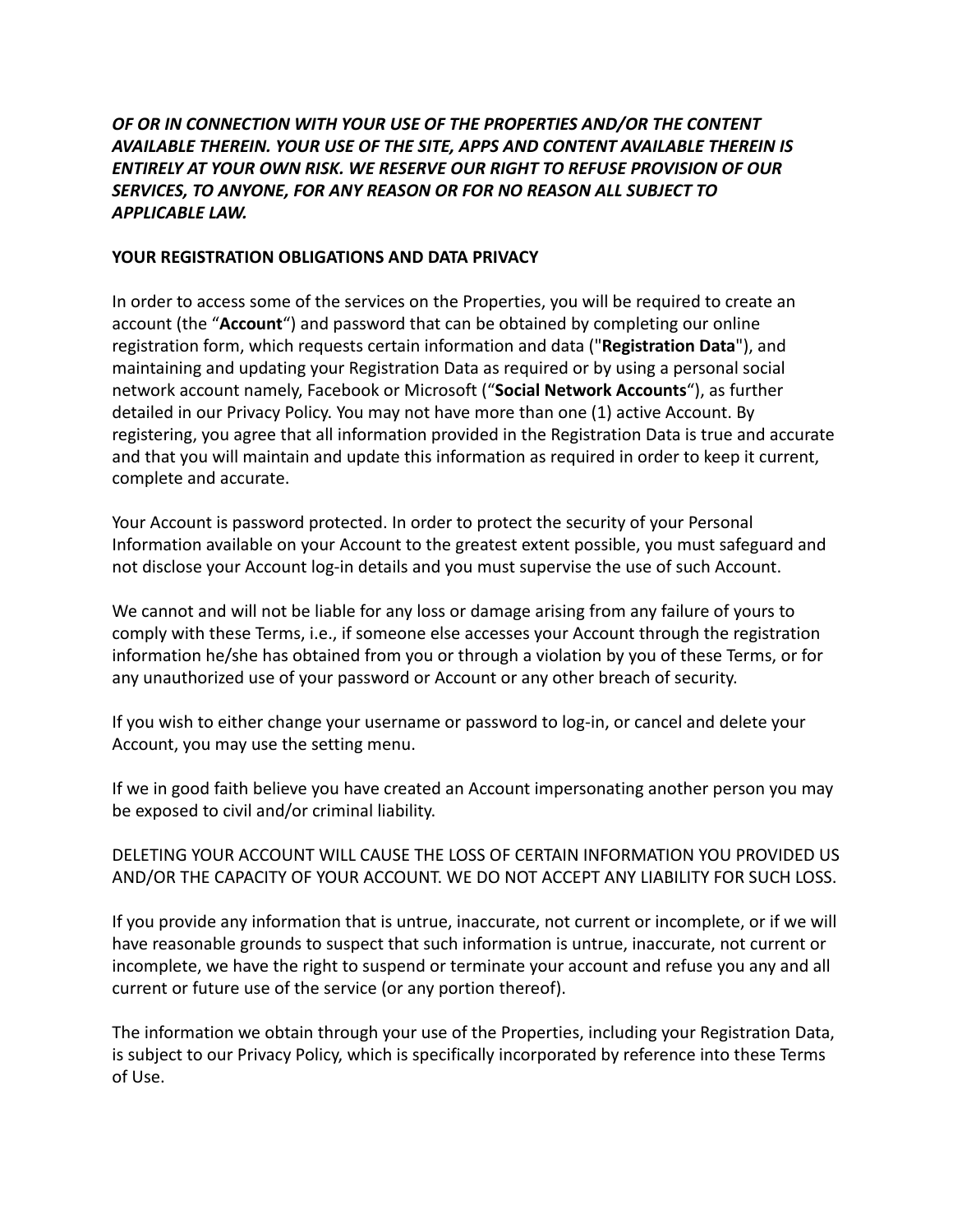### **MEMBERSHIP AND BILLING**

You can find the specific details regarding your membership with our Properties at any time. Simply sign in to your Account, go to the Membership tab, and click Manage your account.

a. Billing

By starting your Symbolab membership, you are expressly agreeing that we are authorized to charge you the membership fee associated with the type of membership (monthly or yearly) you chose during registration. You agree that we are authorized to charge you the membership fee at the then-current rate to the payment method you provided during registration (or to a different payment method if you change your Account information). Please note that prices and charges are subject to change with notice. As used in these Terms of Use, "billing" shall indicate either a charge or debit, as applicable, against your payment method. The membership fee will be billed at the beginning of the paying portion of your membership and each month or year thereafter unless and until you cancel your membership.

In the event your monthly membership began on a day not contained in a given month, we bill your payment method on the last day of such month. For example, if you became a paying member on January 31, your payment method would next be billed on February 28.

You acknowledge that the amount billed each billing period may vary for reasons that include differing amounts due to changes in your membership plan, and you authorize us to charge your payment method for such varying amounts. Payments are nonrefundable and there are no refunds or credits for partially used periods. We may change the fees and charges in effect, or add new fees and charges from time to time, but we will give you advance notice of these changes by e-mail. If you want to use a different payment method or if there is a change in payment method, such as your credit card validity or expiration date, you may edit your payment method information from your Account management page.

b. Ongoing Membership

Your membership will continue in effect unless and until you cancel your membership or we terminate it. You must cancel your membership before it renews each billing period in order to avoid billing of the next membership fee to your payment method. We will bill the membership fee at the then-current rate plus any applicable tax to the payment method you provide to us during registration (or to a different payment method if you change your account information). Membership fees are fully earned upon payment.

c. Cancellation

You may cancel your Symbolab membership at any time, and cancellation will be effective immediately. You will continue to have access to the membership account and program until the current billing period ends. We do not provide refunds or credits for any partially used membership periods. To cancel your membership, click the words "Cancel membership" on your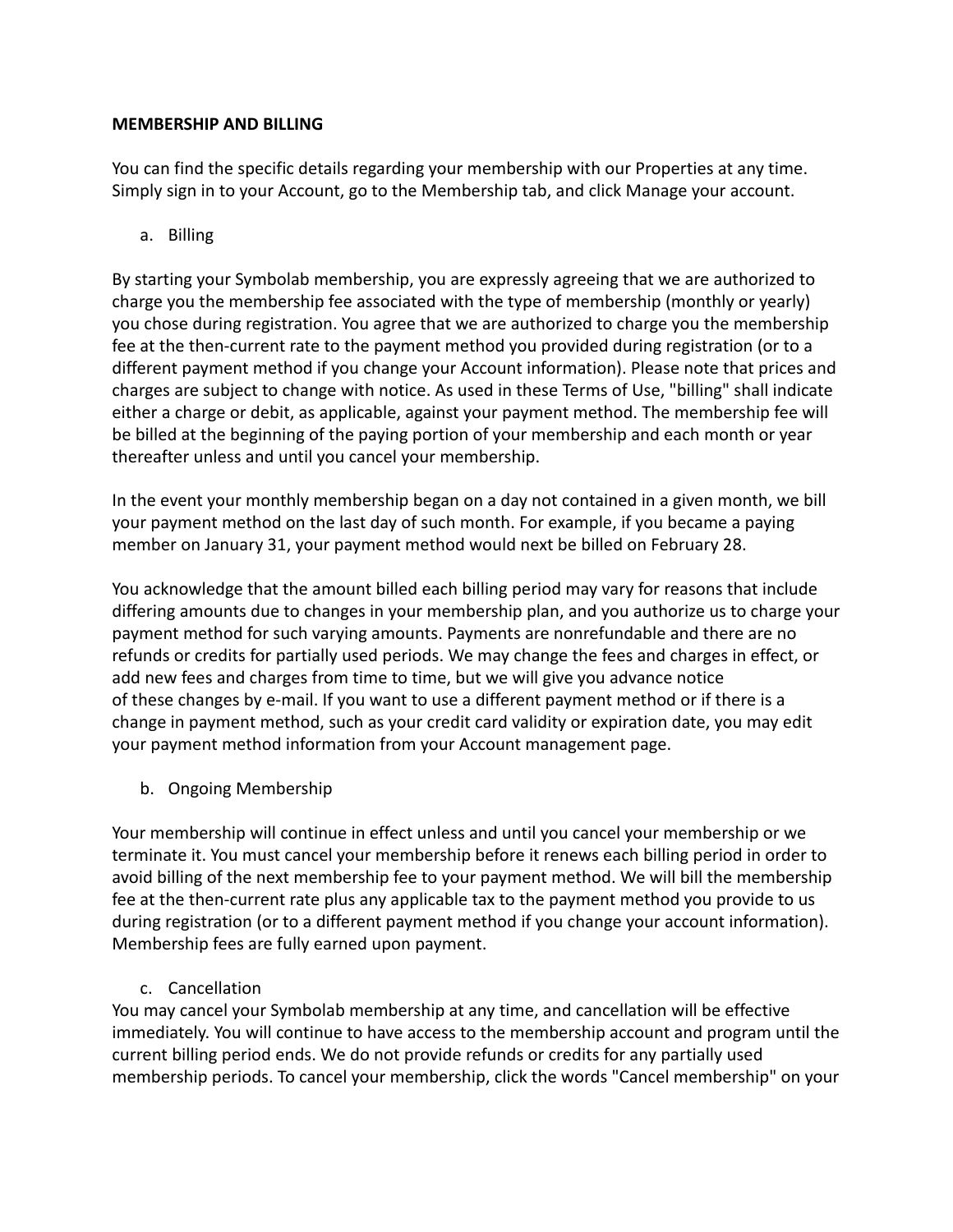Account management page. Follow the instructions for cancellation under the heading "Cancel Membership."

Users' payments will be processed via certain online payment service providers ("**Online Payment Processors**"). We may add or change the Online Payment Processors in our sole discretion. The Online Payment Processors enable users to send payments securely online using a credit card or PayPal account. We do not control and are not affiliated with such Online Payment Processors. These Online Payment Processors are independent contractors and have no employment or agency relationship with us. Symbolab is not responsible in any way for the actions or performance (or lack thereof) of the Online Payment Processors. The use of the Online Payment Processors is at your own risk. It is your responsibility to abide by all the terms specified by the Online Payment Processors in their terms of use and privacy policies. You acknowledge that you are fully assuming the risks of conducting any transactions via the Online Payment Processors. Please note that if we and/or our applicable service providers obtain access to your billing information, such information will not be used and/or be shared with any third parties, other than as strictly necessary to process your transaction or per your instructions.

## **MEMBER ACCOUNT, PASSWORD AND SECURITY**

You will have a password and account designation upon completing the service's registration process. You are responsible for maintaining the confidentiality of the password and Account and are fully responsible for all activities that occur under your password or Account. You agree to (a) immediately notify us of any unauthorized use of your password or account or any other breach of security, and (b) ensure that you exit from your Account at the end of each session. We cannot and will not be liable for any loss or damage arising from your failure to comply with this Section.

Each Account may not be shared by more than one person unless express authorization is given by us.

## **MEMBER BEHAVIOR AND CONDUCT**

You understand that all information including but not limited to data, text, software, photographs, graphics, illustrations, artwork, video, music, sound, messages, names, logos, trademarks, service marks and other materials (" **Material**"), whether publicly posted or privately transmitted, are the sole responsibility of the person from which such Material originated. This means that you, and not Symbolab, are entirely responsible for all Material that you upload, post, e-mail, transmit or otherwise make available via the service. Symbolab does not control the Material posted via the service and, as such, does not guarantee the accuracy, integrity or quality of such Material.

We neither endorse nor assume any liability for the Material uploaded or submitted by third party users of the Site. We generally do not pre-screen, monitor, or edit the Material posted by users of communications services, chat rooms, message boards, newsgroups, software libraries,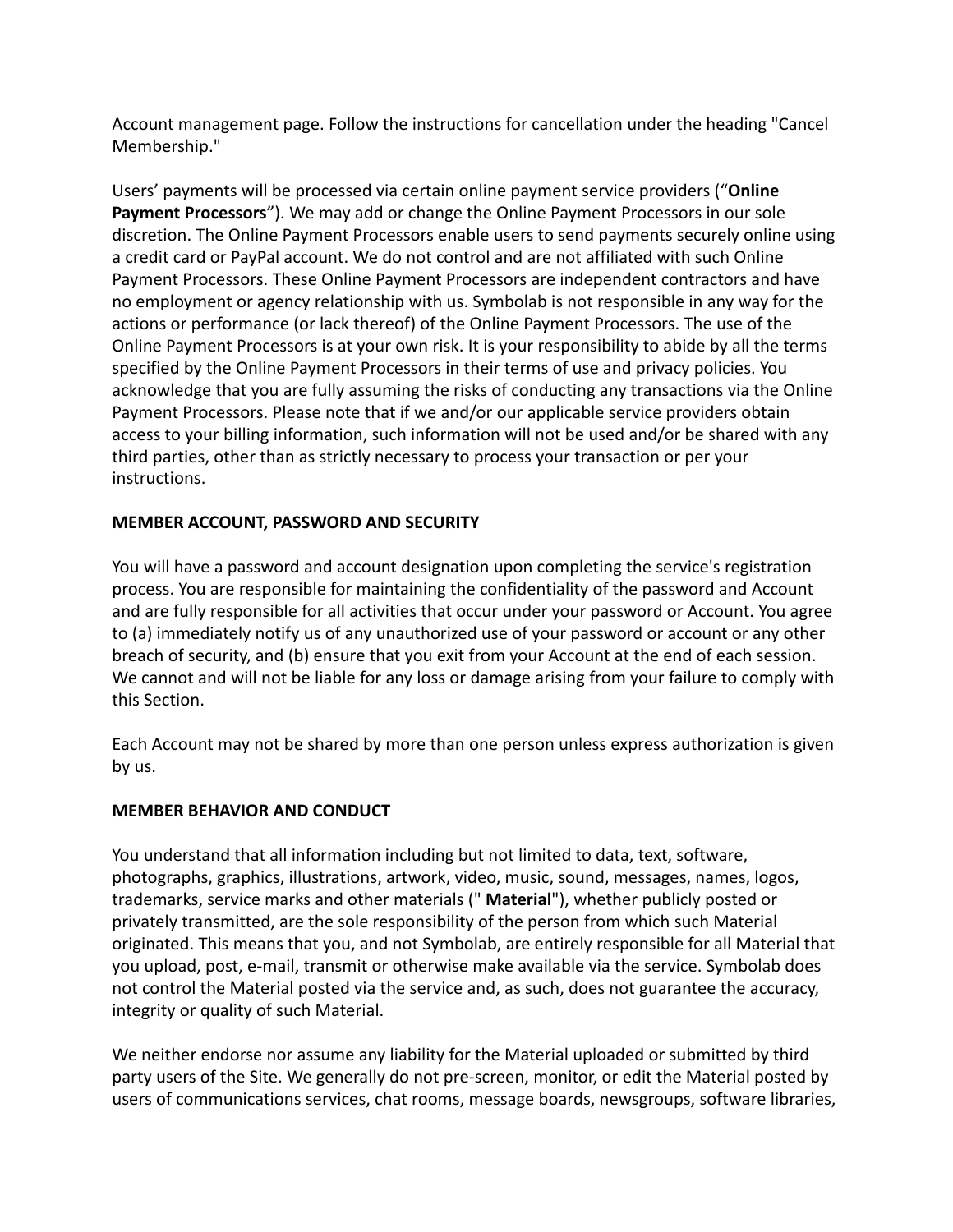or other interactive services that may be available on or through this Site. However, we and our agents have the right at our sole discretion to remove any Material that, in our judgment, does not comply with these Terms of Use and any other rules of user conduct for our Site, or is otherwise harmful, objectionable, or inaccurate. We are not responsible for any failure or delay in removing such Material. You hereby consent to such removal and waive any claim against us arising out of such removal of Material. See below for a description of the procedures to be followed in the event that any party believes that Material posted on this Site infringes on any patent, trademark, trade secret, copyright, right of publicity, or other proprietary right of any party.

Under no circumstances will Symbolab be liable in any way for any Material, including, but not limited to, for any errors or omissions in any Material, or for any loss or damage of any kind incurred as a result of the use of any Material posted, e-mailed, transmitted or otherwise made available via the service.

You understand that the technical processing and transmission of the service, including your Material, may involve (a) transmissions over various networks; and (b) changes to conform and adapt to technical requirements of connecting networks or devices.

There are certain conducts which are strictly prohibited when using the Properties. Please read the following restrictions carefully. Failure to comply with any of the provisions set forth herein may result (at our sole discretion) in the termination of your use of the Site and/or App and/or Content, and may also expose you to civil and/or criminal liability.

Unless otherwise explicitly permitted under these Terms or in writing by us, you may not (and you may not permit anyone to): (a) use the Site and/or App and/or the Content for any illegal, immoral, unlawful and/or unauthorized purposes; (b) use the Site and/or App and/or Content for non-personal or commercial purposes; (c) remove or disassociate, from the Content and/or the Site and/or App any restrictions and signs indicating proprietary rights of Symbolab or its licensors, including but not limited to any proprietary notices contained in such materials (such as ©,™, or ®); (d) interfere with or violate users' rights to privacy and other rights, or harvest or collect personally identifiable information about users without their express consent, whether manually or with the use of any robot, spider, crawler, any search or retrieval application, or use other manual or automatic device, process or method to access the Site and/or App and retrieve, index and/or data-mine information; (e) interfere with or disrupt the operation of the Site and/or App or the servers or networks that host the Site and/or Apps, or disobey any laws, regulations, requirements, procedures, or policies of such servers or networks; (f) falsely state or otherwise misrepresent your affiliation with any person or entity, or express or imply that Symbolab endorses you, your site, your business or any statement you make, or present false or inaccurate information about the Site and/or Apps or Symbolab; (g) take any action that imposes, or may impose, an unreasonable or disproportionately large load on our platform infrastructure, as determined by us; (h) bypass any measures we may use to prevent or restrict access to the Site and/or Apps; (i) copy, modify, alter, adapt, make available, translate, port, reverse engineer, decompile, or disassemble any portion of the Content made accessible by Symbolab through the Properties, or publicly display, reproduce, create derivative works from,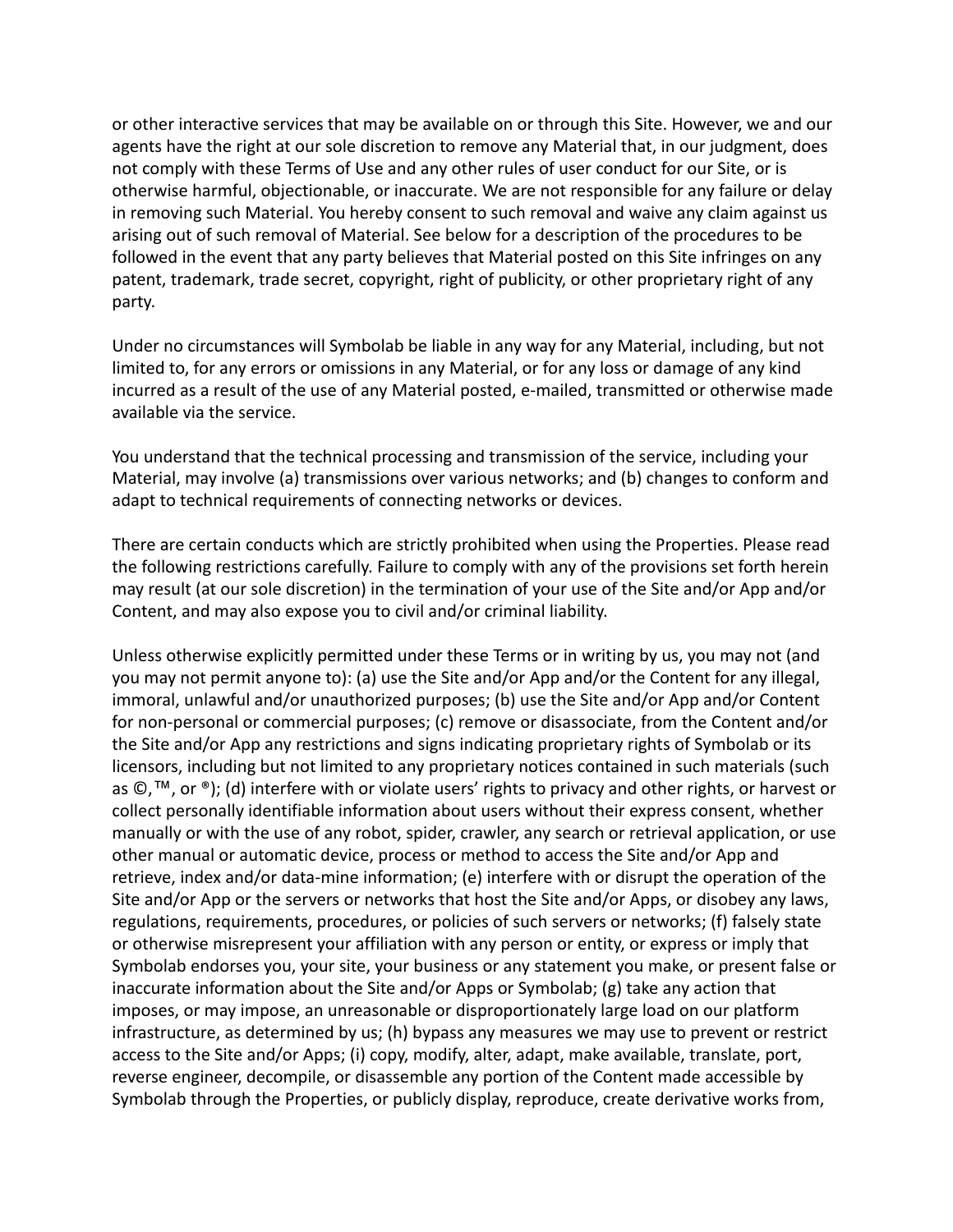perform, distribute, or otherwise use such content; (j) copy, distribute, display, execute publicly, make available to the public, reduce to human readable form, decompile, disassemble, adapt, sublicense, make any commercial use, sell, rent, transfer, lend, process, compile, reverse engineer, combine with other software, translate, modify or create derivative works of any material that is subject to our proprietary rights, including our Intellectual Property (as such term is defined below), in any way or by any means; (k) make any use of the Content and/or the Material, on any other site or networked computer environment for any purpose without our prior written consent; (l) create a browser or border environment around the Content (no frames or inline linking is allowed); (m) sell, license, or exploit for any commercial purposes any use of or access to the Site and/or App and/or the Content; (n) frame or mirror any part of the Site and/or App without our prior express written authorization; (o) create a database by systematically downloading and storing all or any of the Content from the Site and/or Apps; (p) transmit or otherwise make available in connection with the Site and/or Apps any virus, worm, Trojan Horse, time bomb, web bug, spyware, or any other computer code, file, or program that may or is intended to damage or hijack the operation of any hardware, software, or telecommunications equipment, or any other actually or potentially harmful, disruptive, or invasive code or component; (q) use the Site and/or Apps for any purpose for which the Site is not intended; and/or (s) submit Material that infringes another's rights, including any intellectual property rights, and/or violate any of the Terms or applicable law.

In addition, you may not use your Account to breach security of another account or attempt to gain unauthorized access to another network or server. Not all areas of the Site may be available to you or other authorized users of the Properties. You shall not interfere with anyone else's use and enjoyment of the Properties or other similar services. Users who violate systems or network security may incur criminal or civil liability.

You agree that we may at any time, and at our sole discretion, terminate your membership, Account, or other affiliation with our Site without prior notice to you for violating any of the above provisions. In addition, you acknowledge that we will cooperate fully with investigations of violations of systems or network security at other sites, including cooperating with law enforcement authorities in investigating suspected criminal violations.

### **LICENSE TO USE YOUR MATERIAL**

By submitting Material on Symbolab, you grant Symbolab and its affiliated companies a nonexclusive, worldwide, royalty free, fully paid up, transferable, sublicensable (through multiple tiers), license to use, copy, reproduce, process, adapt, modify, create derivative works from, publish, transmit, store, display and distribute, translate, communicate and make available to the public, and otherwise use your Material in connection with the operation or use of the Symbolab Service or the promotion, advertising or marketing of the Symbolab Service, in any and all media or distribution methods (now known or later developed). The rights granted to Symbolab under this section are perpetual and irrevocable, to the maximum extent permitted by law.

#### **NOTIFICATION OF CLAIMS OF INFRINGEMENT**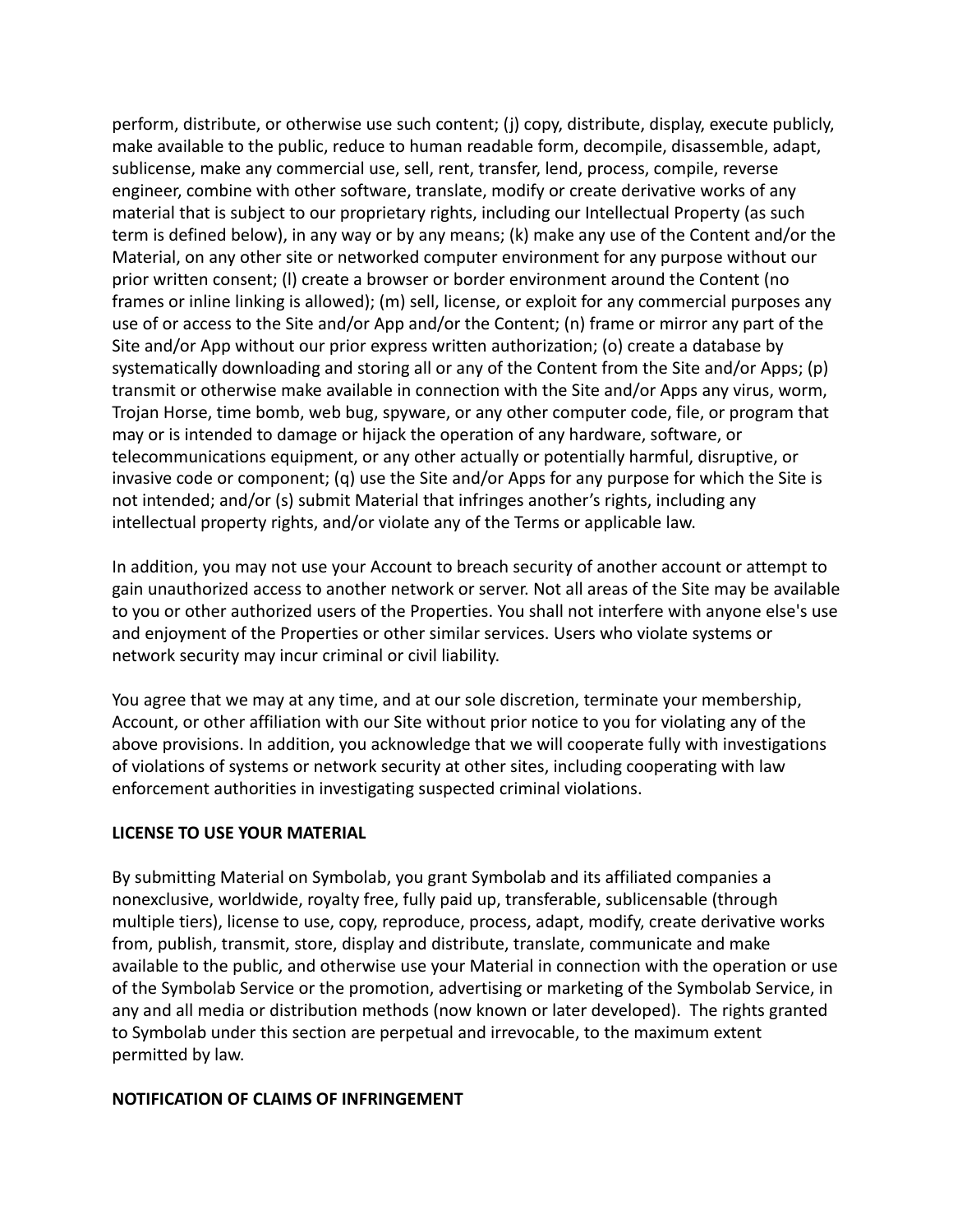If you believe that user Material submitted on Symbolab infringes on a creative work that you or an entity you represent owns and you want to request that the Material be taken down, you can submit a Valid Copyright Takedown Request via email to support@symbolab.com. A Valid Copyright Takedown Request is one that complies with requirements of the [Digital Millennium](https://www.coursehero.com/copyright-infringement/requirements/) [Copyright Act.](https://www.coursehero.com/copyright-infringement/requirements/)

If a user believes Material they submitted has been removed in error and is not infringing, that user can submit a Compliant Counter Notice to us via email to support@symbolab.com. A Compliant Counter Notice is one that complies with the requirements of the [Digital Millennium](https://www.coursehero.com/counter-notice/requirements/) [Copyright Act.](https://www.coursehero.com/counter-notice/requirements/)

### **INDEMNITY**

You hereby agree to indemnify, defend and hold harmless Symbolab, its successors, assigns, Affiliates, agents, directors, officers, employees and shareholders from and against any and all claims, obligations, damages, losses, expenses, and costs, including reasonable attorneys' fees, resulting from your use or misuse of the Properties and or any violation by you of these Terms of Use .

We reserve the right, at our own expense, to assume the exclusive defense and control of any matter otherwise subject to indemnification by you, in which event you will cooperate with us in asserting any available defenses.

### **LINKING TO SYMBOLAB'S WEBSITE**

We welcome links to any page on our Site. You are free to establish a hypertext link to the Site so long as the link does not state or imply any connection or approval of your website, products and/or services by Symbolab, and does not portray Symbolab in a false or otherwise offensive manner. You may not link to our Site from a site that you do not own or have permission to use. In the event that you link to Symbolab's Site you represent that your site does not contain content that is unlawful, offensive or infringing third party rights. However, we do not permit framing or inline linking.

### **MODIFICATIONS TO SERVICE**

Symbolab reserves the right at any time and from time to time to modify or temporarily discontinue the Properties (or any part thereof) with or without notice. You agree that Symbolab shall not be liable to you or to any third party for any modification, suspension or temporary discontinuance of the service. In the event of permanent discontinuance of the Properties, liability is limited to the paid subscription price, pro-rated to the amount of time remaining on the subscription.

### **TERMINATION**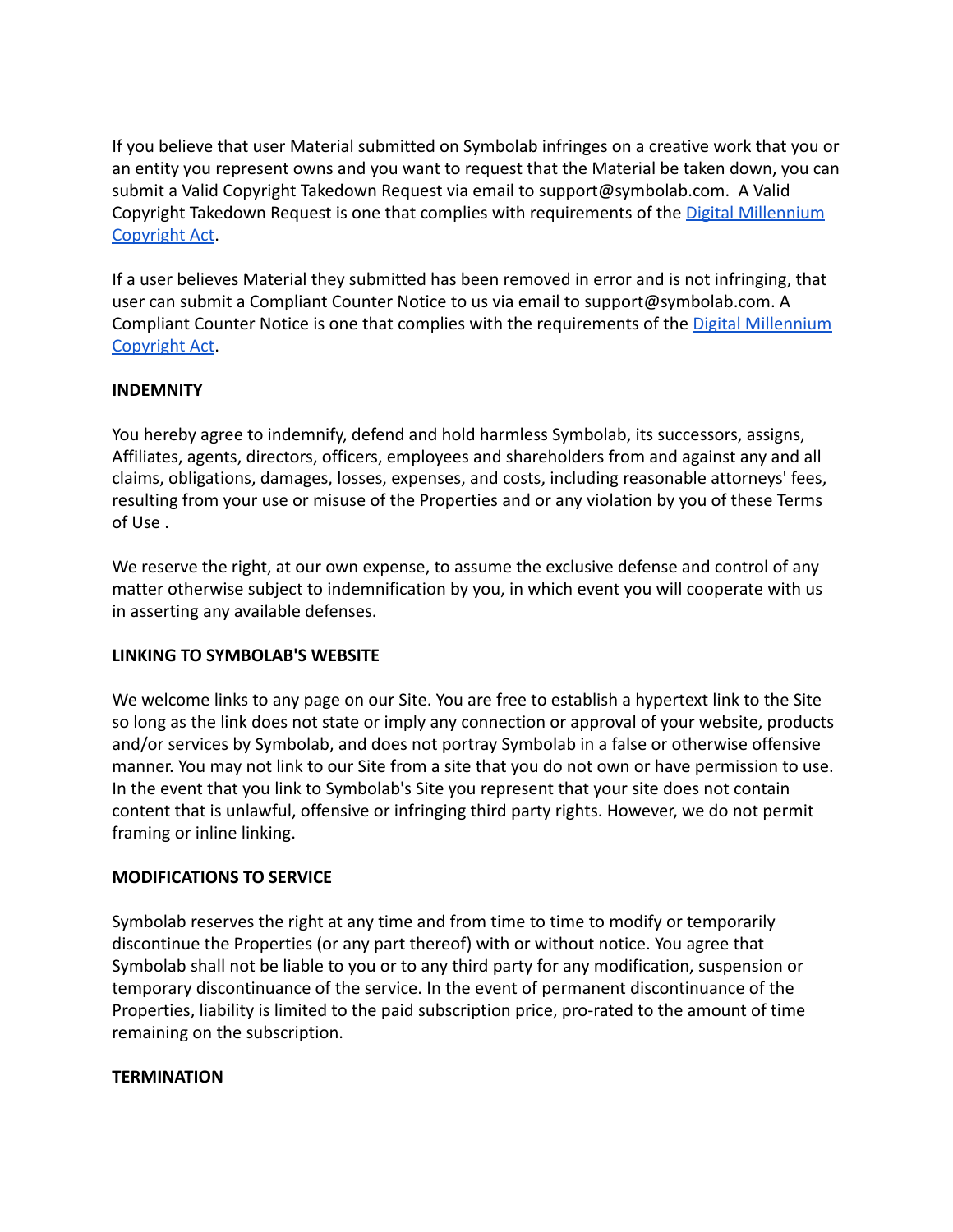You agree that Symbolab, in its sole discretion, may terminate your password, Account (or any part thereof) or use of the Properties, for any reason, including, without limitation, for lack of use or if Symbolab believes that you have violated or acted inconsistently with the letter or spirit of the Terms of Use. Symbolab may also in its sole discretion and at any time discontinue providing the Properties, or any part thereof, with or without notice. You agree that any termination of your access to the Properties under any provision of this Terms of Use may be effected without prior notice, and acknowledge and agree that Symbolab may immediately deactivate or delete your Account and all related information and files in your account and/or bar any further access to such files or the Properties. Further, you agree that Symbolab shall not be liable to you or any third-party for any termination of your access to the Properties.

### **SYMBOLAB'S PROPRIETARY RIGHTS**

The Site, Apps and the Content and Symbolab proprietary assets and any and all intellectual property rights pertaining thereto, including, but not limited to, inventions, patents and patent applications, trademarks, trade names, service marks, copyrightable materials, domain names and trade secrets, whether or not registered or capable of being registered (collectively, "**Intellectual Property**"), are owned by and/or licensed to Symbolab and are protected by applicable patent, copyright and other intellectual property laws and international conventions and treaties. All rights not expressly granted to you hereunder are reserved by Symbolab and its licensors .

The Terms do not convey to you an interest in or to Symbolab Intellectual Property but only a limited revocable right of use in accordance with the Terms of Use. Nothing in the Terms of Use constitutes a waiver of Symbolab Intellectual Property under any law.

To the extent you provide any feedback, comments or suggestions to Symbolab ("**Feedback**"), Symbolab shall have an exclusive, royalty-free, fully paid up, worldwide, perpetual and irrevocable license to incorporate the Feedback into any of Symbolab current or future services, products or technologies and use same for any purpose all without further compensation to you and without your approval. You agree that all such Feedback shall be deemed to be nonconfidential. Further, you warrant that your Feedback is not subject to any license terms that would purport to require Symbolab to comply with any additional obligations with respect to any Symbolab current or future products, technologies or services that incorporate any Feedback. Symbolab grants you a personal, non-transferable, non-exclusive non-commercial, non-sublicensable and fully revocable limited license (i) to download and use the Apps on your authorized mobile phone, or tablet that you own or control, solely for the limited purpose of using the Apps for your internal non-commercial use, and for no other purpose, strictly in accordance with the Terms, the applicable Usage Rules (as defined below) and applicable law; and (ii) to use the Site and the Content provided via the Properties, in accordance with the terms contained in these Terms.

You agree that you will not copy, modify, create a derivative work of, reverse engineer, reverse assemble or otherwise attempt to discover any source code, sell, assign, sublicense, grant a security interest in or otherwise transfer any right in the Properties. You agree not to modify the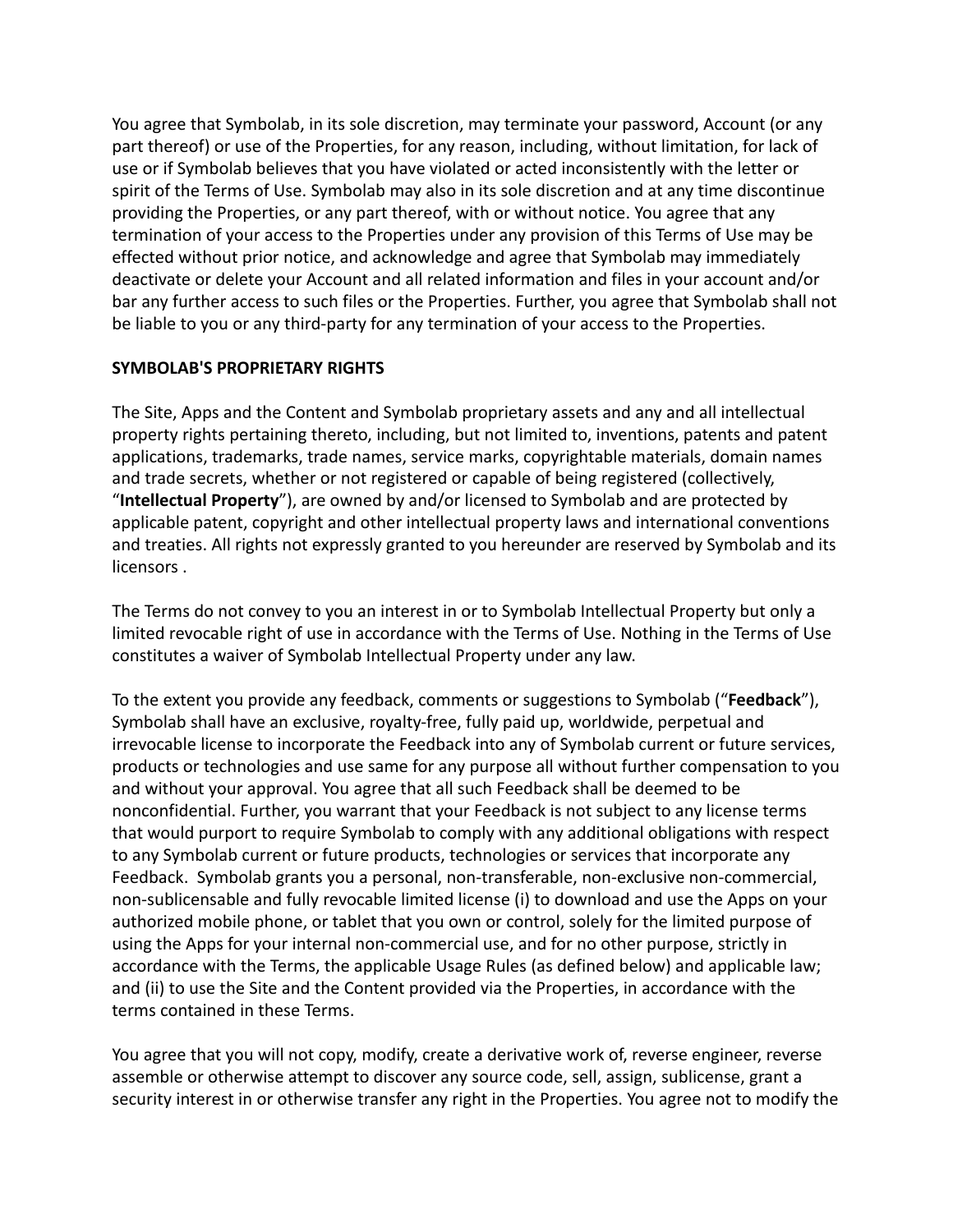Properties in any manner or form, or to use modified versions of the software, including (without limitation) for the purpose of obtaining unauthorized access to the Properties. You agree not to access the service by any means other than through the interface that is provided by Symbolab for use in accessing the service.

Furthermore, you understand that the Content is protected by copyright and other laws in both the United States and elsewhere. Under the terms of this agreement, it is expressly forbidden to distribute the Content or any portion thereof by any means, including but not limited to electronic and print, to any person or entity who does not have a valid account. Symbolab reserves the right to cancel your license without refund if it is determined that you have violated this portion of the agreement.

You may use any results, including copyrighted results, from Symbolab, as follows: (1) for personal use and in academic or non-commercial publications, and (2) for use on any service operated by Course Hero, Inc. or a Course Hero owned company, provided you comply with these terms. Any other use of the copyrightable results, is subject to our permission, and shall be governed in a separate commercial agreement.

## **SOCIAL MEDIA FEATURES**

The Site and/or Apps may include social sharing and posting features and other integrated tools (for example the Facebook "Like" and "Share" buttons, etc.) ("**Social Features**").

The Social Features are operated or allow for social integration with certain third party social networks or third party platforms ("Social Network"). These are created and maintained by third parties who are not affiliated with and/or controlled by Symbolab. Your use of the Social Features is subject to the applicable third party Social Network terms of use and privacy policies. If you do not agree to the practices described in such terms you should disable our Site's integration with such Social Networks. Symbolab is not responsible and has no liability for your use of such Social Networks.

### **DISCLAIMER OF WARRANTIES**

ALL MATERIALS AND SERVICES ON THE PROPERTIES ARE PROVIDED ON AN "AS IS" AND "AS AVAILABLE" BASIS WITHOUT WARRANTY OF ANY KIND, EITHER EXPRESS OR IMPLIED, INCLUDING, BUT NOT LIMITED TO, THE IMPLIED WARRANTIES OF MERCHANTABILITY OR FITNESS FOR A PARTICULAR PURPOSE, OR THE WARRANTY OF NON-INFRINGEMENT. WITHOUT LIMITING THE FOREGOING, WE MAKE NO WARRANTY THAT (A) THE SERVICES AND MATERIALS WILL MEET YOUR REQUIREMENTS, (B) THE PROPERTIES AND MATERIALS WILL BE UNINTERRUPTED, TIMELY, SECURE, OR ERROR-FREE, (C) THE RESULTS THAT MAY BE OBTAINED FROM THE USE OF THE PROPERTIES OR MATERIALS WILL BE EFFECTIVE, ACCURATE OR RELIABLE, OR (D) THE QUALITY OF ANY PRODUCTS, SERVICES, OR INFORMATION PURCHASED OR OBTAINED BY YOU FROM THE PROPERTIES FROM US OR OUR AFFILIATES WILL MEET YOUR EXPECTATIONS OR BE FREE FROM MISTAKES, ERRORS OR DEFECTS.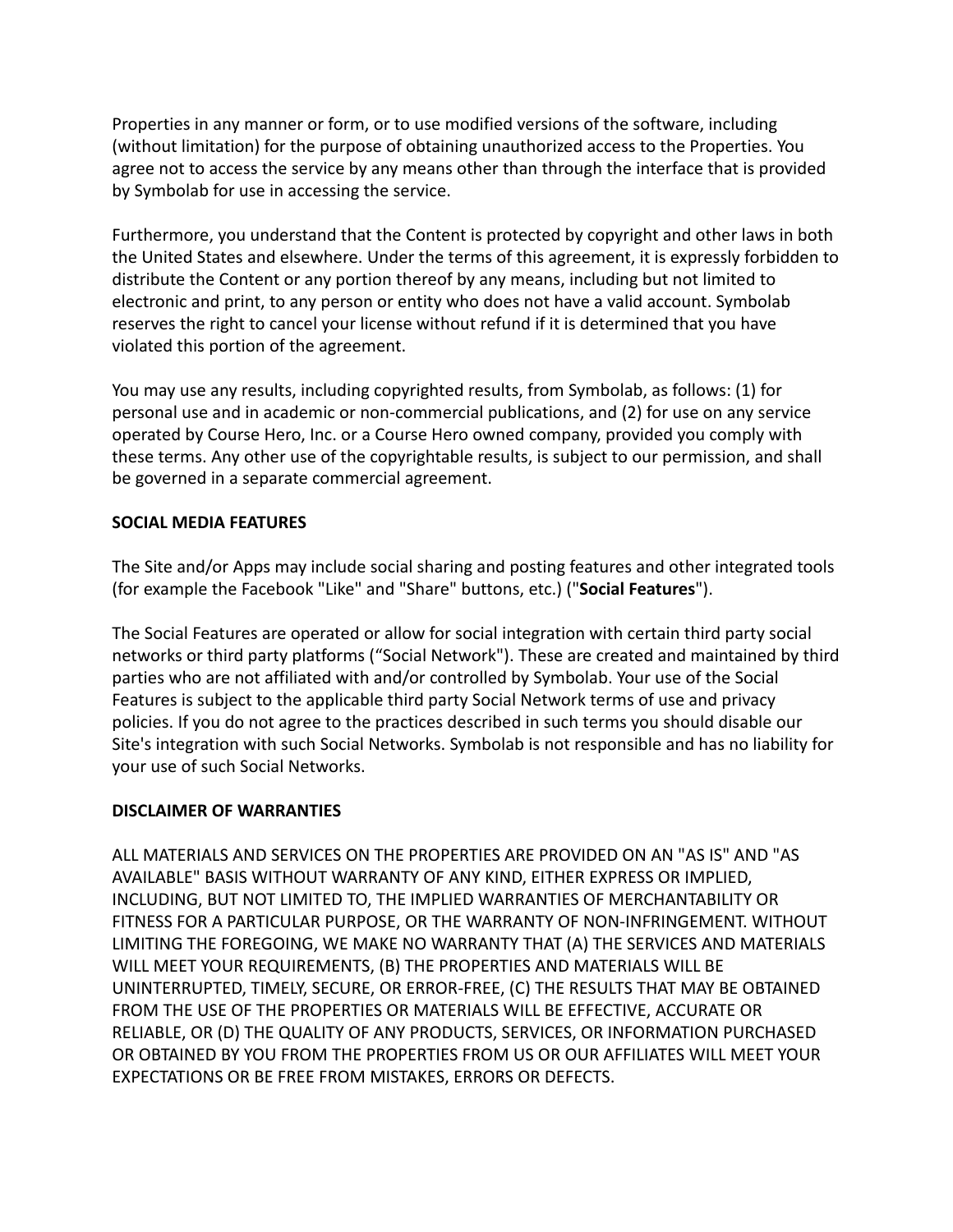THE PROPERTIES COULD INCLUDE TECHNICAL OR OTHER MISTAKES, INACCURACIES OR TYPOGRAPHICAL ERRORS. WE MAY MAKE CHANGES TO THE MATERIALS AND SERVICES AT THE PROPERTIES, INCLUDING THE PRICES AND DESCRIPTIONS OF ANY PRODUCTS LISTED HEREIN, AT ANY TIME WITHOUT NOTICE. THE MATERIALS OR SERVICES AT THE PROPERTIES MAY BE OUT OF DATE, AND WE MAKE NO COMMITMENT TO UPDATE SUCH MATERIALS OR SERVICES .

THE USE OF THE SERVICES USING THE PROPERTIES IS DONE AT YOUR OWN DISCRETION AND RISK AND WITH YOUR AGREEMENT THAT YOU WILL BE SOLELY RESPONSIBLE FOR ANY DAMAGE TO YOUR COMPUTER SYSTEM OR LOSS OF DATA THAT RESULTS FROM SUCH ACTIVITIES .

You understand and agree that temporary interruptions of the services available through the Properties may occur as normal events. You further understand and agree that we have no control over third party networks you may access in the course of the use of the Site, and therefore, delays and disruption of other network transmissions are completely beyond our control.

SOME STATES OR JURISDICTIONS DO NOT ALLOW THE EXCLUSION OF CERTAIN WARRANTIES, SO SOME OF THE ABOVE LIMITATIONS MAY NOT APPLY TO YOU.

### **USAGE RULES**

Since you are downloading the Apps from a third party platform, service provider or distributor ("**Platform Provider**") your use of the App may also be governed by usage rules which the Platform Provider may have established and which relate to your use of the App ("**Usage Rules**"). Certain Usage Rules are described below, but other Usage Rules may apply, and it is your responsibility to determine what other Usage Rules are applicable to your use of the App. You undertake to comply with all the applicable Platform Provider's Usage Rules and the Usage Rules applicable to your use of the App are incorporated herein by reference. In the event of a conflict between these Terms and the terms of any applicable Usage Rules, which relates solely to the Platform Provider's representations, warranties, restrictions on use of the App, obligations, limitation of liability (to the extent applicable to the Platform Provider) and/or other provisions that impose any responsibility on the Platform Provider, the terms of the applicable Platform Provider's Usage Rules shall prevail. You represent that you are not prohibited by any applicable laws or Usage Rules from downloading and/or using the App. Any download and/or use of the App by anyone prohibited by any applicable laws or Usage Rules from downloading and/or using the App is expressly prohibited.

## Apple Inc.

The following applies to you if you downloaded the App from the Apple App Store ("**Licensed Application**"): You acknowledge and agree that (i) the license granted herein is limited to a non-transferable license to use the Licensed Application on an Apple branded device that you own or control, (ii) these Terms are solely between you and Symbolab, not Apple Inc. ("Apple"), and that Apple has no responsibility for the Licensed Application or content thereof, (iii) your use of the Licensed Application must comply with Usage Rules established by Apple, as set forth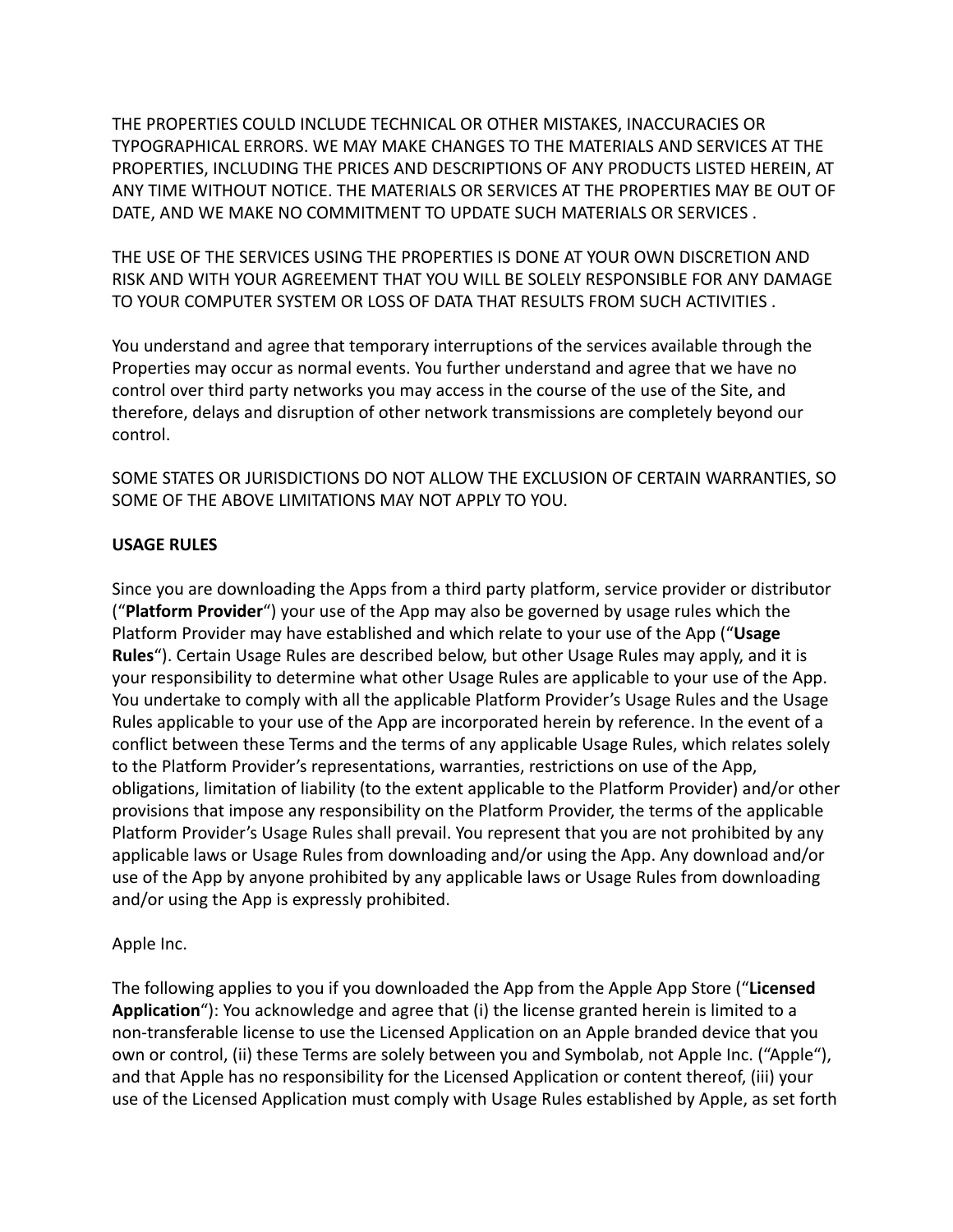in the App Store Terms of Service effective as of the date you enter into these Terms, except that such Licensed Application may be accessed and used by other accounts associated with you via Apple's Family Sharing or volume purchasing; and (iv) Apple has no obligation whatsoever to furnish any maintenance and support services with respect to the Licensed Application.

In the event of any failure of the Licensed Application to conform to any applicable warranty, you may notify Apple, and Apple will refund you the purchase price you paid, if any, for the Licensed Application. To the maximum extent permitted by applicable law, Apple will have no other warranty obligation whatsoever with respect to the Licensed Application, and any other claims, losses, liabilities, damages, costs or expenses attributable to any failure to conform to any warranty will be solely governed by these Terms of Use and any law applicable to Symbolab as provider of the App.

Symbolab and you acknowledge that Symbolab, and not Apple, is responsible for addressing any claims relating to the Licensed Application or your possession and/or use thereof, including, but not limited to: (i) product liability claims; (ii) any claim that the Licensed Application fails to conform to any applicable legal or regulatory requirement; and (iii) claims arising under consumer protection, privacy, or similar legislation.

You acknowledge that, in the event of any third party claim that the Licensed Application or your possession and use thereof infringes that third party's intellectual property rights, Symbolab, not Apple, will be solely responsible for the investigation, defense, settlement and discharge of any such intellectual property infringement claim. You acknowledge and agree that Apple, and Apple's subsidiaries, are third party beneficiaries of these Terms of Use, and that, upon your acceptance of these Terms of Use, Apple will have the right (and will be deemed to have accepted the right) to enforce these Terms of Use against you as a third party beneficiary thereof.

## **EXPORT CONTROL LAWS**

The Apps may be subject to export control laws applicable to the user or in the user's jurisdiction, including, without limitation, the United States. The user agrees that he/she will not ship, transfer, or export the App into any country, or make available or use the App in any manner, prohibited by applicable laws. In addition, the user represents and warrant that (i) he/she is not located in a country that is subject to a U.S. Government embargo, or that has been designated by the U.S. Government as a "terrorist supporting" country; and (ii) that the user is not listed on any U.S. Government list of prohibited or restricted parties.

### **SPECIAL PROVISIONS RELATING TO THIRD PARTY COMPONENTS**

The Apps may use or include third party software, files and components that are subject to open source and third party license terms ("**Third Party Components**"). Your right to use such Third Party Components as part of, or in connection with the App is subject to any applicable acknowledgements and license terms accompanying such Third Party Components, contained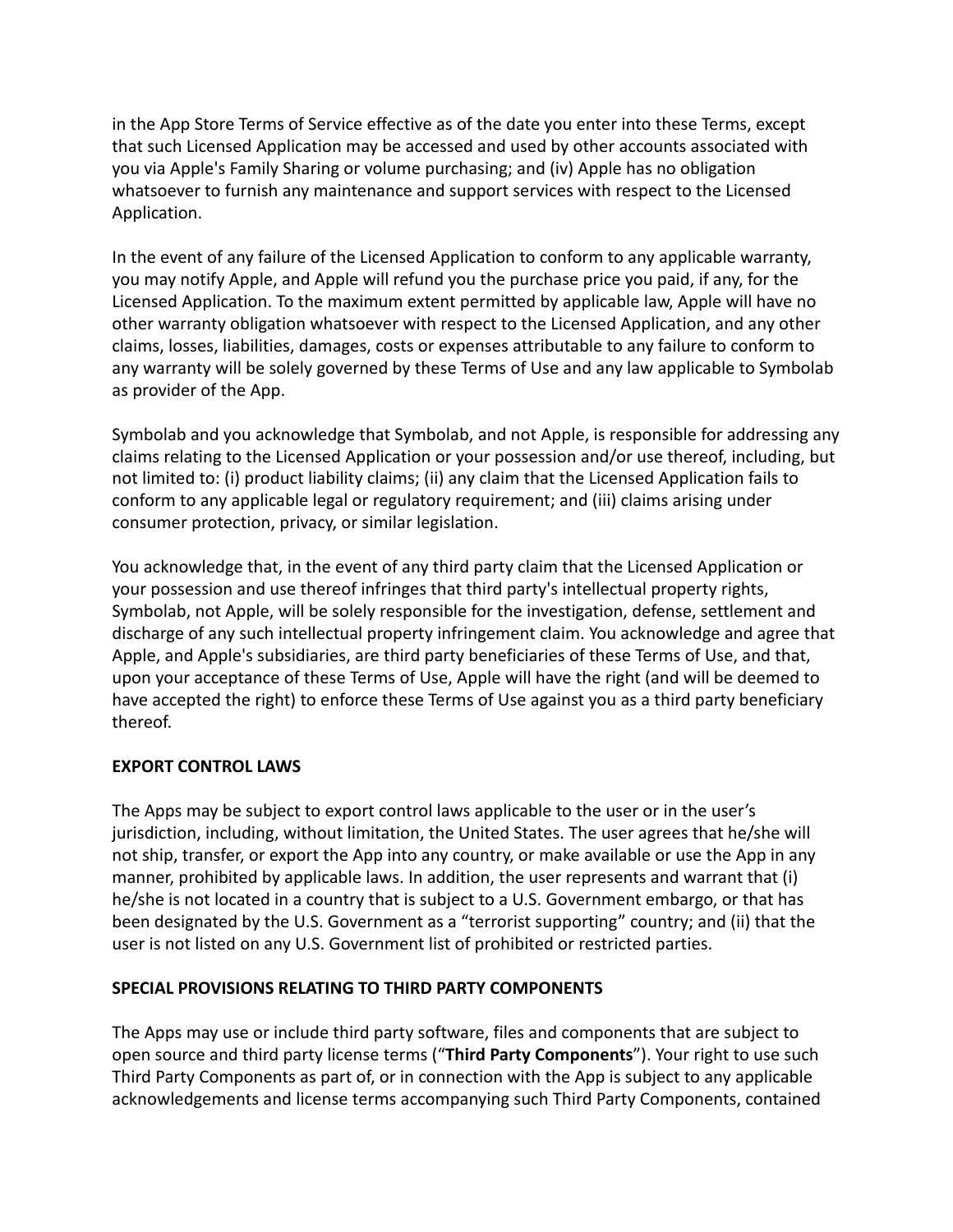therein or related thereto. If there is a conflict between the licensing terms of such Third Party Components and these Terms, the licensing terms of the Third Party Components shall prevail in connection with the related Third Party Components. These Terms do not apply to any Third Party Components accompanying or contained in the App and Symbolab disclaims all liability related thereto. You acknowledge that Symbolab is not the author, owner or licensor of any Third Party Components, and that Symbolab makes no warranties or representations, express or implied, as to the quality, capabilities, operations, performance or suitability of Third Party Components. Under no circumstances shall the App or any portion thereof (except for the Third Party Components contained therein) be deemed to be "open source" or "publicly available" software.

## **ADVERTISEMENTS**

Users may receive advertisements and commercials from third party advertisers and/or our authorized service providers and/or vendors. By clicking the advertisements or commercials you may be transferred to a website of an advertiser or receive any other messages, information or offers from the advertiser and/or from others. Note that if you click on any of these advertisements, these advertisers may use local storage including without limitation cookies and other web-tracking technologies (such as tracking pixel agent or visitor identification technology, etc.) to collect data regarding advertisement performance, your interaction with such ads and our Apps and/or Site and your interests (which may include, non-personal and/or personal information (such as, device and network information, unique identifiers, and location) about you) in order to serve you advertisements and for the legitimate business interests of such third parties ad networks. We recommend that you review the terms of use and privacy policy of any advertiser with which you are interacting before doing so. Their privacy policy, not ours, will apply to any of those interactions.

All the information contained in such advertisements and commercials belongs solely to the advertisers and Symbolab makes no warranties or representations in respect of such, whether or not Symbolab has control over such advertisements or commercials and these are provided on an "AS IS" basis. In any event, Symbolab will not be liable for any damage or loss incurred to you as a result of or in connection with such advertisements or commercials. Symbolab, advertisers and/or related third-parties may be entitled to certain shares of the earnings for such advertisements and/or commercials. You agree, acknowledge and consent that no right, title or interest is or shall be granted to you in any way with respect to any revenue share whatsoever in relation thereto.

### **AMENDMENTS TO THE TERMS OF USE**

Symbolab may, at its sole discretion, change the Terms from time to time, including any other policies incorporated thereto, so please re-visit this page frequently. In case of any material change, we will make reasonable efforts to post a clear notice on the Site and/or will send you an e-mail (to the extent that you provided us with such e-mail address) regarding such change. Such material changes will take effect seven (7) days after such notice was provided on our Site or sent via e-mail, whichever is the earlier. Otherwise, all other changes to these Terms of Use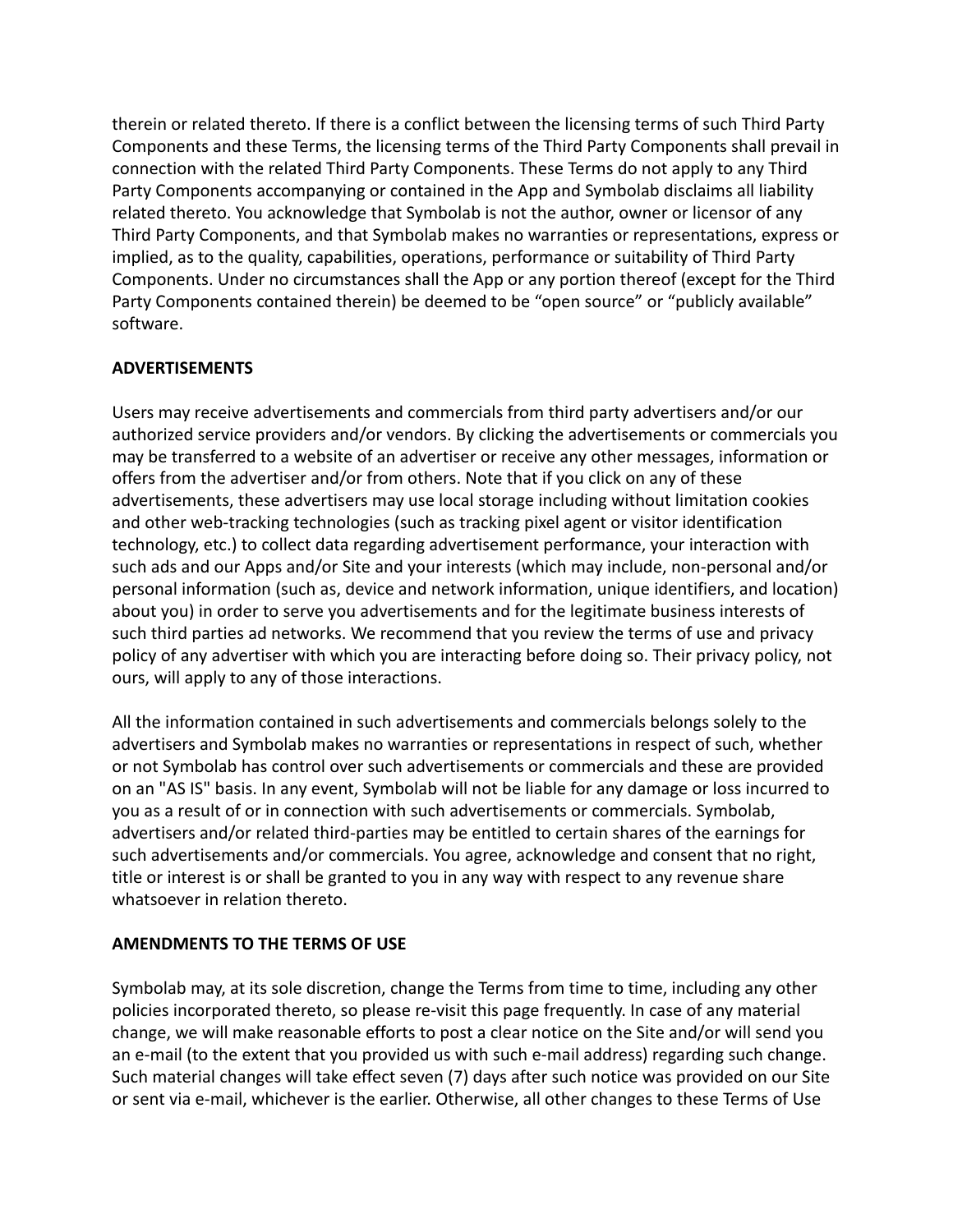are effective as of the stated "Last Revised" date and your continued use of the Site and/or Apps on or after the Last Revised date will constitute acceptance of, and agreement to be bound by, those changes. In the event that the Terms of Use should be amended to comply with any legal requirements, the amendments may take effect immediately, or as required by the law and without any prior notice.

### **LIMITATION OF LIABILITY**

TO THE MAXIMUM EXTENT PERMITTED BY APPLICABLE LAW, NEITHER SYMBOLAB NOR ANY OTHER PARTY INVOLVED IN CREATING, PRODUCING, OR DELIVERING THE PROPERTIES, CONTENT, OR SERVICES WILL BE LIABLE FOR ANY INCIDENTAL, SPECIAL, CONSEQUENTIAL OR PUNITIVE DAMAGES RESULTING FROM YOUR ACCESS TO OR USE OF, OR INABILITY TO ACCESS OR USE, THE PROPERTIES, CONTENT, MATERIALS OR SERVICES, WHETHER BASED ON WARRANTY, CONTRACT, TORT (INCLUDING NEGLIGENCE) OR ANY OTHER LEGAL THEORY, WHETHER OR NOT SYMBOLAB HAS BEEN INFORMED OF THE POSSIBILITY OF SUCH DAMAGE .

YOU AGREE THAT THE AGGREGATE LIABILITY OF SYMBOLAB TO YOU FOR ANY AND ALL CLAIMS ARISING FROM THE USE OF THE PROPERTIES, CONTENT OR SERVICES IS LIMITED TO THE AMOUNTS YOU HAVE PAID (IF ANY) TO SYMBOLAB FOR ACCESS TO AND USE OF THE WEBSITE, CONTENT, OR SERVICES DURING THE 12 MONTH PERIOD PRECEDING THE EVENT(S) THAT GAVE RISE TO SUCH LIABILITY .

FURTHER, SYMBOLAB SHALL NOT BE LIABLE IN ANY WAY FOR THIRD PARTY GOODS AND SERVICES OFFERED THROUGH THE PROPERTIES (IF ANY).

SOME JURISDICTIONS PROHIBIT THE EXCLUSION OR LIMITATION OF LIABILITY FOR CONSEQUENTIAL OR INCIDENTAL DAMAGES, SO THE ABOVE LIMITATIONS MAY NOT APPLY TO YOU.

## **EXCLUSIONS AND LIMITATIONS**

SOME JURISDICTIONS DO NOT ALLOW THE EXCLUSION OF CERTAIN WARRANTIES OR THE LIMITATION OR EXCLUSION OF LIABILITY FOR INCIDENTAL OR CONSEQUENTIAL DAMAGES. ACCORDINGLY, SOME OF THE ABOVE LIMITATIONS MAY NOT APPLY TO YOU.

### **GENERAL TERMS**

Severability. In the event that any provision of these Terms of Use is held to be invalid or unenforceable, the remaining provisions of these Terms of Use will remain in full force and effect .

Waiver. The failure of Symbolab to enforce any right or provision of these Terms of Use will not be deemed a waiver of such right or provision .